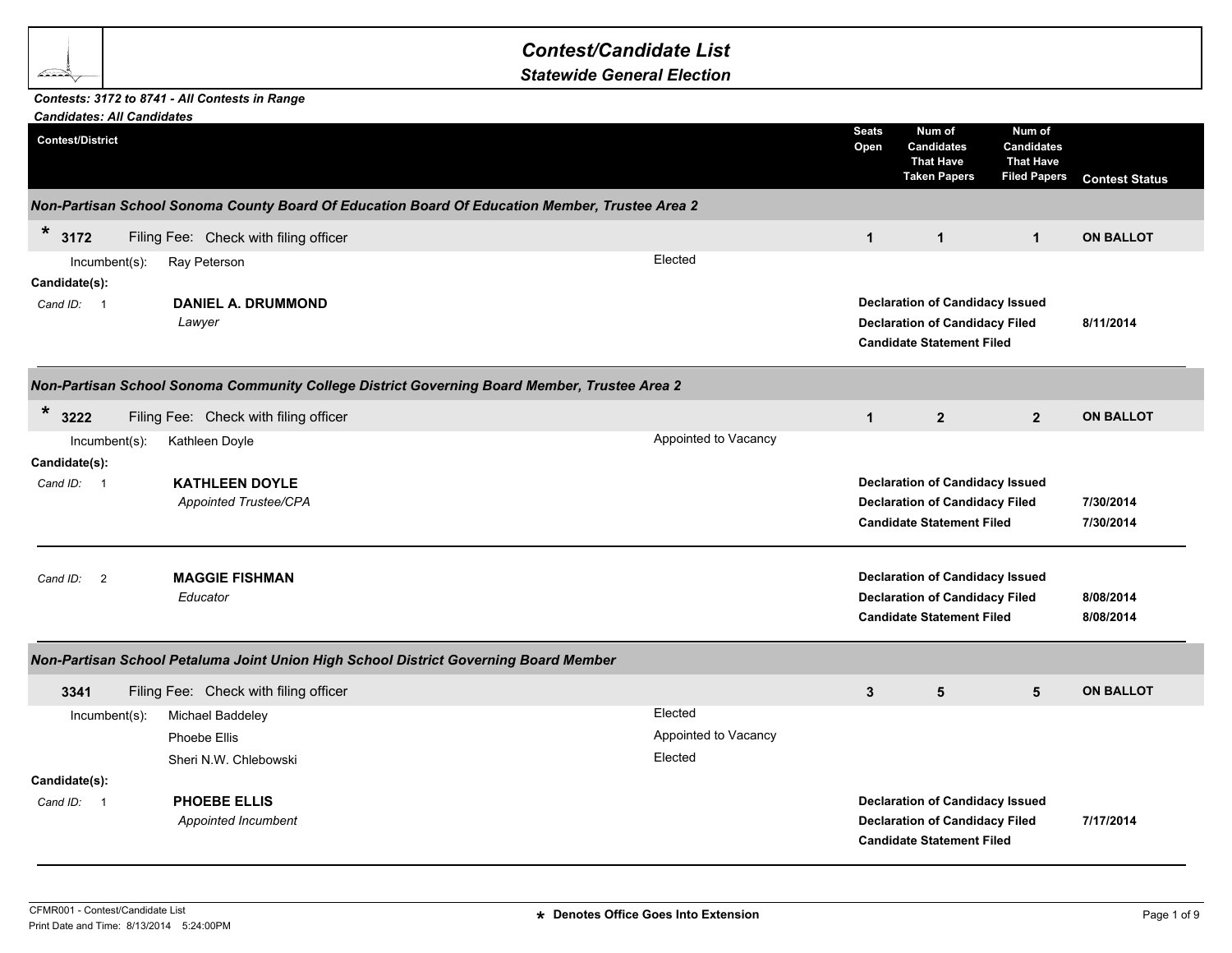| <b>Contest/District</b>                                 |                                                                                      |         | <b>Seats</b><br>Open | Num of<br><b>Candidates</b><br><b>That Have</b><br><b>Taken Papers</b>                                              | Num of<br><b>Candidates</b><br><b>That Have</b><br><b>Filed Papers</b> | <b>Contest Status</b>  |
|---------------------------------------------------------|--------------------------------------------------------------------------------------|---------|----------------------|---------------------------------------------------------------------------------------------------------------------|------------------------------------------------------------------------|------------------------|
|                                                         | Non-Partisan School Petaluma Joint Union High School District Governing Board Member |         |                      |                                                                                                                     |                                                                        |                        |
| 3341                                                    | Filing Fee: Check with filing officer                                                |         | $\mathbf{3}$         | 5                                                                                                                   | 5                                                                      | <b>ON BALLOT</b>       |
| Cand ID: 2                                              | <b>STEVEN COZZA</b><br>Realtor/Entrepreneur/Philanthropist                           |         |                      | <b>Declaration of Candidacy Issued</b><br><b>Declaration of Candidacy Filed</b><br><b>Candidate Statement Filed</b> |                                                                        | 7/22/2014              |
| Cand ID: 3                                              | <b>MICHAEL J. BADDELEY</b><br>Incumbent                                              |         |                      | <b>Declaration of Candidacy Issued</b><br><b>Declaration of Candidacy Filed</b><br><b>Candidate Statement Filed</b> |                                                                        | 7/17/2014              |
| Cand ID: 4                                              | <b>SHERI N. W. CHLEBOWSKI</b><br>Incumbent                                           |         |                      | <b>Declaration of Candidacy Issued</b><br><b>Declaration of Candidacy Filed</b><br><b>Candidate Statement Filed</b> |                                                                        | 8/04/2014              |
| Cand ID:<br>$-5$                                        | <b>GONZALO ROMO</b><br><b>Bilingual Transit Assistant</b>                            |         |                      | <b>Declaration of Candidacy Issued</b><br><b>Declaration of Candidacy Filed</b><br><b>Candidate Statement Filed</b> |                                                                        | 7/14/2014              |
|                                                         | Non-Partisan School Bolinas-Stinson Union School District Governing Board Member     |         |                      |                                                                                                                     |                                                                        |                        |
| *<br>3421                                               | Filing Fee: Check with filing officer                                                |         | 3                    | 4                                                                                                                   | $\overline{\mathbf{4}}$                                                | <b>ON BALLOT</b>       |
| $lncumbent(s)$ :                                        | Nathan Mols Siedman                                                                  | Elected |                      |                                                                                                                     |                                                                        |                        |
|                                                         | Jennifer Kovace Pfeiffer                                                             | Elected |                      |                                                                                                                     |                                                                        |                        |
|                                                         | Stephen Arthur Marcotte                                                              | Elected |                      |                                                                                                                     |                                                                        |                        |
| Candidate(s):<br>Cand ID:<br>$\overline{\phantom{0}}$ 1 | <b>JENNIFER KOVACE PFEIFFER</b><br>Incumbent                                         |         |                      | <b>Declaration of Candidacy Issued</b><br><b>Declaration of Candidacy Filed</b><br><b>Candidate Statement Filed</b> |                                                                        | 7/14/2014              |
| Cand ID: 2                                              | <b>CHRISTINE CUNHA</b><br><b>Local Business Owner</b>                                |         |                      | <b>Declaration of Candidacy Issued</b><br><b>Declaration of Candidacy Filed</b><br><b>Candidate Statement Filed</b> |                                                                        | 8/07/2014<br>8/07/2014 |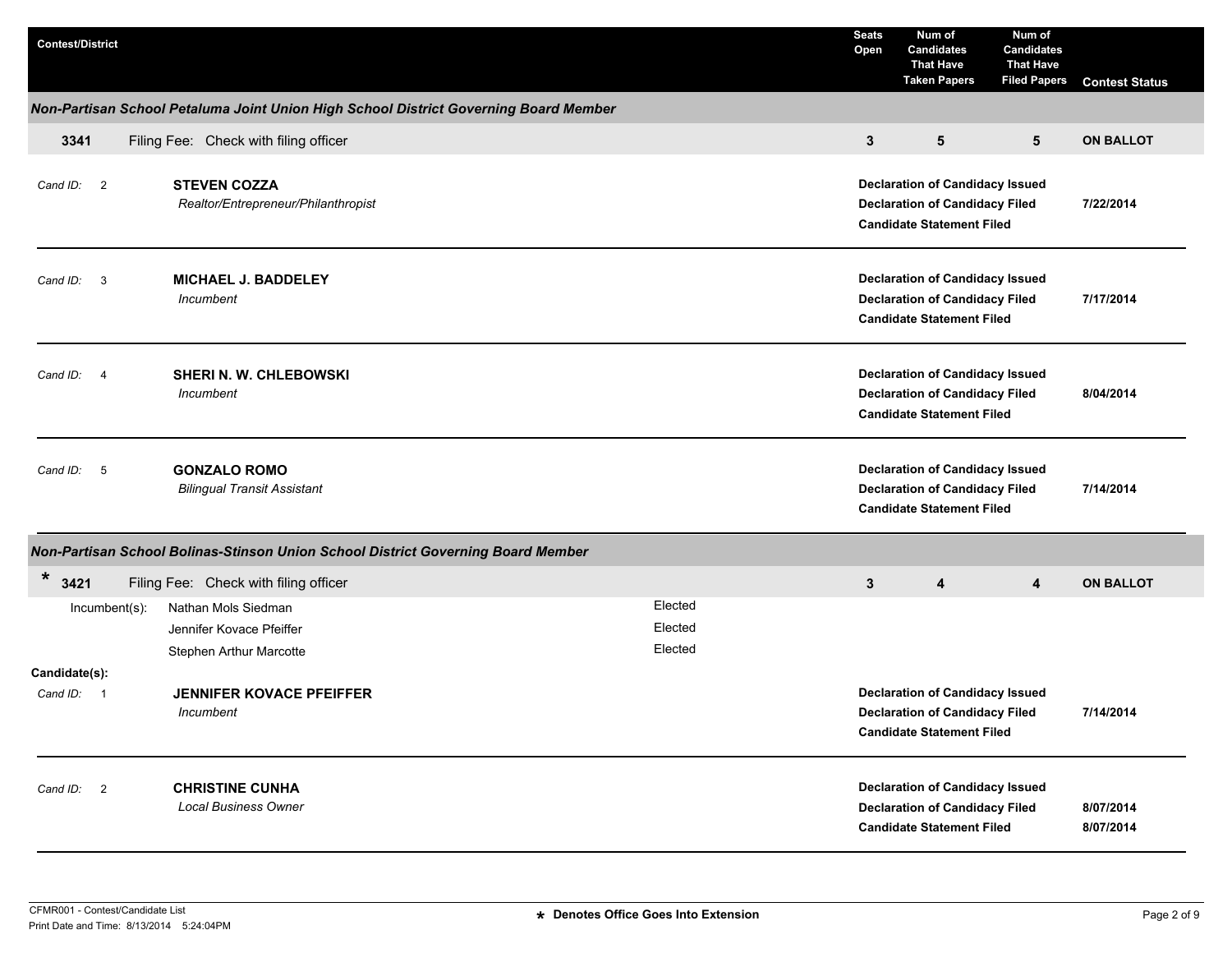| <b>Contest/District</b> |                                                                                  |                      | <b>Seats</b><br>Open | Num of<br><b>Candidates</b><br><b>That Have</b><br><b>Taken Papers</b>                                              | Num of<br><b>Candidates</b><br><b>That Have</b><br><b>Filed Papers</b> | <b>Contest Status</b>  |
|-------------------------|----------------------------------------------------------------------------------|----------------------|----------------------|---------------------------------------------------------------------------------------------------------------------|------------------------------------------------------------------------|------------------------|
|                         | Non-Partisan School Bolinas-Stinson Union School District Governing Board Member |                      |                      |                                                                                                                     |                                                                        |                        |
| 3421                    | Filing Fee: Check with filing officer                                            |                      | 3                    | 4                                                                                                                   | 4                                                                      | <b>ON BALLOT</b>       |
| Cand ID: 3              | <b>STEPHEN ARTHUR MARCOTTE</b><br><b>Incumbent</b>                               |                      |                      | <b>Declaration of Candidacy Issued</b><br><b>Declaration of Candidacy Filed</b><br><b>Candidate Statement Filed</b> |                                                                        | 8/04/2014              |
| Cand ID: 4              | <b>NATHAN MOLS SIEDMAN</b><br>Parent/School Trustee                              |                      |                      | <b>Declaration of Candidacy Issued</b><br><b>Declaration of Candidacy Filed</b><br><b>Candidate Statement Filed</b> |                                                                        | 8/07/2014              |
|                         | Non-Partisan School Sausalito Marin City School District Governing Board Member  |                      |                      |                                                                                                                     |                                                                        |                        |
| *<br>3701               | Filing Fee: Check with filing officer                                            |                      | 3                    | 3                                                                                                                   | $\mathbf{3}$                                                           | <b>NOT ON BALLOT</b>   |
| $Incumbent(s)$ :        | Shirley A Thornton                                                               | Elected              |                      |                                                                                                                     |                                                                        |                        |
|                         | Thomas William Newmeyer                                                          | Elected              |                      |                                                                                                                     |                                                                        |                        |
|                         | Joshua Sky Barrow                                                                | Appointed to Vacancy |                      |                                                                                                                     |                                                                        |                        |
| Candidate(s):           |                                                                                  |                      |                      |                                                                                                                     |                                                                        |                        |
| Cand ID: 1              | <b>IDA L. TIMES</b>                                                              |                      |                      | <b>Declaration of Candidacy Issued</b>                                                                              |                                                                        |                        |
|                         | <b>Administrative Assistant</b>                                                  |                      |                      | <b>Declaration of Candidacy Filed</b>                                                                               |                                                                        | 7/24/2014              |
|                         |                                                                                  |                      |                      | <b>Candidate Statement Filed</b>                                                                                    |                                                                        | 7/24/2014              |
| Cand ID: 2              | <b>JOSHUA SKY BARROW</b><br>Appointed Incumbent                                  |                      |                      | <b>Declaration of Candidacy Issued</b><br><b>Declaration of Candidacy Filed</b><br><b>Candidate Statement Filed</b> |                                                                        | 8/04/2014<br>8/04/2014 |
| Cand ID:<br>$_{3}$      | <b>THOMAS NEWMEYER</b><br>Incumbent                                              |                      |                      | <b>Declaration of Candidacy Issued</b><br><b>Declaration of Candidacy Filed</b><br><b>Candidate Statement Filed</b> |                                                                        | 8/04/2014<br>8/04/2014 |
|                         | Non-Partisan Municipal City Of Sausalito Member, City Council                    |                      |                      |                                                                                                                     |                                                                        |                        |
| *<br>5763               | Filing Fee: Check with filing officer                                            |                      | $\overline{2}$       | $\mathbf{3}$                                                                                                        | $3\phantom{.0}$                                                        | <b>ON BALLOT</b>       |
| Incumbent(s):           | Herbert Alan Weiner                                                              | Elected              |                      |                                                                                                                     |                                                                        |                        |
|                         | Jonathan William Leone                                                           | Elected              |                      |                                                                                                                     |                                                                        |                        |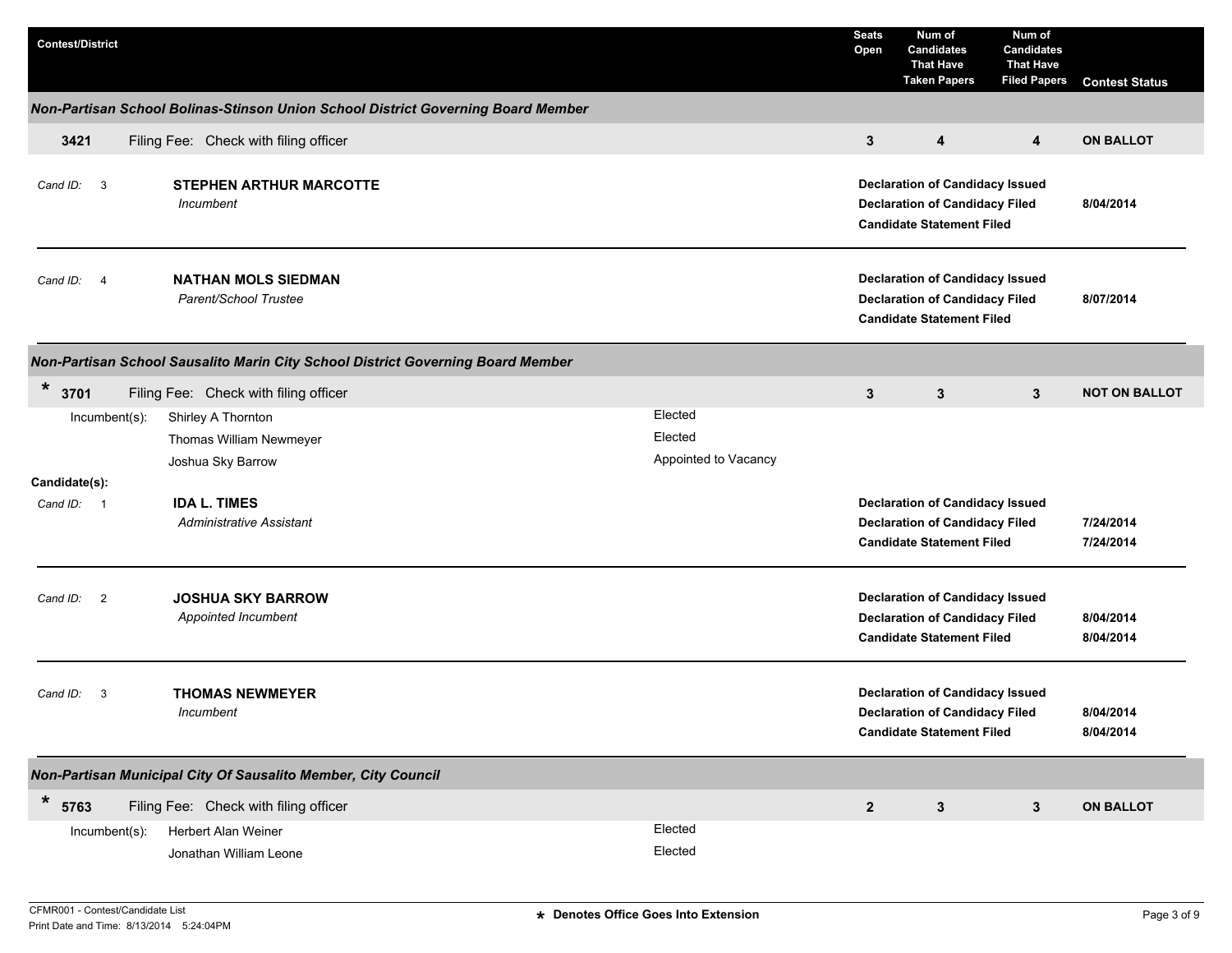| <b>Contest/District</b>                                                      | <b>Seats</b><br>Open | Num of<br><b>Candidates</b><br><b>That Have</b><br><b>Taken Papers</b>                                              | Num of<br><b>Candidates</b><br><b>That Have</b><br><b>Filed Papers</b> | <b>Contest Status</b>  |
|------------------------------------------------------------------------------|----------------------|---------------------------------------------------------------------------------------------------------------------|------------------------------------------------------------------------|------------------------|
| Non-Partisan Municipal City Of Sausalito Member, City Council                |                      |                                                                                                                     |                                                                        |                        |
| Filing Fee: Check with filing officer<br>5763                                | $\overline{2}$       | 3                                                                                                                   | 3                                                                      | <b>ON BALLOT</b>       |
| Candidate(s):<br><b>HERB WEINER</b><br>Cand ID: 1<br>Incumbent               |                      | <b>Declaration of Candidacy Issued</b><br><b>Declaration of Candidacy Filed</b><br><b>Candidate Statement Filed</b> |                                                                        | 7/28/2014<br>7/28/2014 |
| <b>JONATHAN LEONE</b><br>Cand ID: 2<br>Incumbent                             |                      | <b>Declaration of Candidacy Issued</b><br><b>Declaration of Candidacy Filed</b><br><b>Candidate Statement Filed</b> |                                                                        | 8/01/2014<br>8/01/2014 |
| <b>JILL HOFFMAN</b><br>Cand ID: 3<br>Attorney                                |                      | <b>Declaration of Candidacy Issued</b><br><b>Declaration of Candidacy Filed</b><br><b>Candidate Statement Filed</b> |                                                                        | 8/08/2014<br>8/08/2014 |
| <b>Non-Partisan District Bolinas Fire Protection District Director</b>       |                      |                                                                                                                     |                                                                        |                        |
| *<br>6611<br>Filing Fee: Check with filing officer                           | $\mathbf{2}$         | $\mathbf{1}$                                                                                                        | $\mathbf 1$                                                            | <b>NOT ON BALLOT</b>   |
| Elected<br>Incumbent(s):<br>Peter George Smith                               |                      |                                                                                                                     |                                                                        |                        |
| Elected<br>Philip B Buchanan<br>Candidate(s):                                |                      |                                                                                                                     |                                                                        |                        |
| <b>ANNA E. GADE</b><br>Cand ID: 1<br>Retired                                 |                      | <b>Declaration of Candidacy Issued</b><br><b>Declaration of Candidacy Filed</b><br><b>Candidate Statement Filed</b> |                                                                        | 7/28/2014<br>7/28/2014 |
| Non-Partisan District Bolinas Fire Protection District Director - Short Term |                      |                                                                                                                     |                                                                        |                        |
| *<br>6614<br>Filing Fee: Check with filing officer                           | $\mathbf{1}$         | $\mathbf{1}$                                                                                                        | $\mathbf 1$                                                            | <b>NOT ON BALLOT</b>   |
| Appointed to Vacancy<br>$Incumbent(s)$ :<br>Sydney Bass<br>Candidate(s):     |                      |                                                                                                                     |                                                                        |                        |
| <b>SYDNEY BASS</b><br>Cand ID: 1<br>Appointed Incumbent                      |                      | <b>Declaration of Candidacy Issued</b><br><b>Declaration of Candidacy Filed</b><br><b>Candidate Statement Filed</b> |                                                                        | 7/30/2014              |
| Non-Partisan District Marin Healthcare District Director                     |                      |                                                                                                                     |                                                                        |                        |
| $\star$<br>7001<br>Filing Fee: Check with filing officer                     | $\mathbf{3}$         | $\overline{7}$                                                                                                      | 6                                                                      | <b>ON BALLOT</b>       |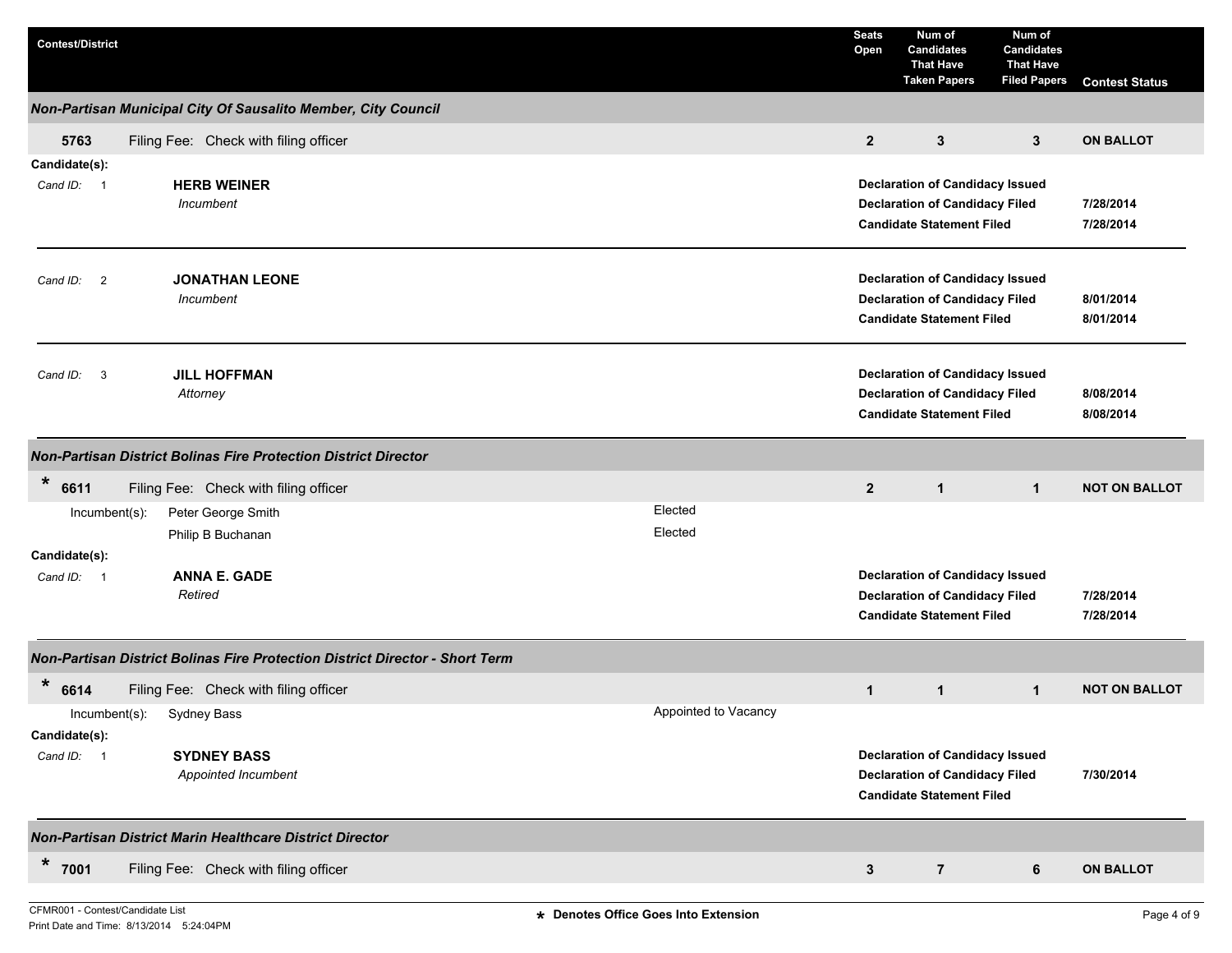| <b>Contest/District</b>                                          | <b>Seats</b><br>Open | Num of<br><b>Candidates</b><br><b>That Have</b><br><b>Taken Papers</b>    | Num of<br><b>Candidates</b><br><b>That Have</b><br><b>Filed Papers</b> | <b>Contest Status</b>  |
|------------------------------------------------------------------|----------------------|---------------------------------------------------------------------------|------------------------------------------------------------------------|------------------------|
| Non-Partisan District Marin Healthcare District Director         |                      |                                                                           |                                                                        |                        |
| $\star$<br>7001<br>Filing Fee: Check with filing officer         | $\mathbf{3}$         | $\overline{7}$                                                            | 6                                                                      | <b>ON BALLOT</b>       |
| Elected<br>Jennifer Rienks<br>Incumbent(s):                      |                      |                                                                           |                                                                        |                        |
| Elected<br>James Alexander Clever                                |                      |                                                                           |                                                                        |                        |
| Elected<br>Larry A Bedard                                        |                      |                                                                           |                                                                        |                        |
| Candidate(s):                                                    |                      |                                                                           |                                                                        |                        |
| <b>JENNIFER L. HERSHON</b><br>Cand ID: 1                         |                      | <b>Declaration of Candidacy Issued</b>                                    |                                                                        |                        |
| Nurse Administrator                                              |                      | <b>Declaration of Candidacy Filed</b><br><b>Candidate Statement Filed</b> |                                                                        | 8/06/2014<br>8/06/2014 |
|                                                                  |                      |                                                                           |                                                                        |                        |
|                                                                  |                      | <b>Declaration of Candidacy Issued</b>                                    |                                                                        |                        |
| <b>JAMES ALEXANDER CLEVER</b><br>Cand ID: 2<br>Not Yet Filed     |                      | <b>Declaration of Candidacy Filed</b>                                     |                                                                        |                        |
|                                                                  |                      | <b>Candidate Statement Filed</b>                                          |                                                                        |                        |
| <b>MICHAEL W. WHIPPLE</b><br>$\overline{\mathbf{3}}$<br>Cand ID: |                      | <b>Declaration of Candidacy Issued</b>                                    |                                                                        |                        |
| <b>Certified Public Accountant</b>                               |                      | <b>Declaration of Candidacy Filed</b>                                     |                                                                        | 8/04/2014              |
|                                                                  |                      | <b>Candidate Statement Filed</b>                                          |                                                                        | 8/04/2014              |
| <b>JENNIFER RIENKS</b><br>Cand ID: 4                             |                      | <b>Declaration of Candidacy Issued</b>                                    |                                                                        |                        |
| <b>Healthcare District Director</b>                              |                      | <b>Declaration of Candidacy Filed</b>                                     |                                                                        | 8/06/2014              |
|                                                                  |                      | <b>Candidate Statement Filed</b>                                          |                                                                        | 8/06/2014              |
| <b>LARRY A. BEDARD</b><br>Cand ID: 5                             |                      | <b>Declaration of Candidacy Issued</b>                                    |                                                                        |                        |
| <b>Emergency Physician</b>                                       |                      | <b>Declaration of Candidacy Filed</b>                                     |                                                                        | 8/06/2014              |
|                                                                  |                      | <b>Candidate Statement Filed</b>                                          |                                                                        | 8/06/2014              |
| Cand ID: 6<br><b>JOSEPH "JOE" SALAMA</b>                         |                      | <b>Declaration of Candidacy Issued</b>                                    |                                                                        |                        |
| Mediator/Attorney                                                |                      | <b>Declaration of Candidacy Filed</b>                                     |                                                                        | 8/07/2014              |
|                                                                  |                      | <b>Candidate Statement Filed</b>                                          |                                                                        | 8/07/2014              |
| <b>EVELYN M. FOSTER</b><br>Cand ID: 7                            |                      | <b>Declaration of Candidacy Issued</b>                                    |                                                                        |                        |
| <b>Retired Business Owner</b>                                    |                      | <b>Declaration of Candidacy Filed</b>                                     |                                                                        | 8/13/2014              |
|                                                                  |                      | <b>Candidate Statement Filed</b>                                          |                                                                        | 8/13/2014              |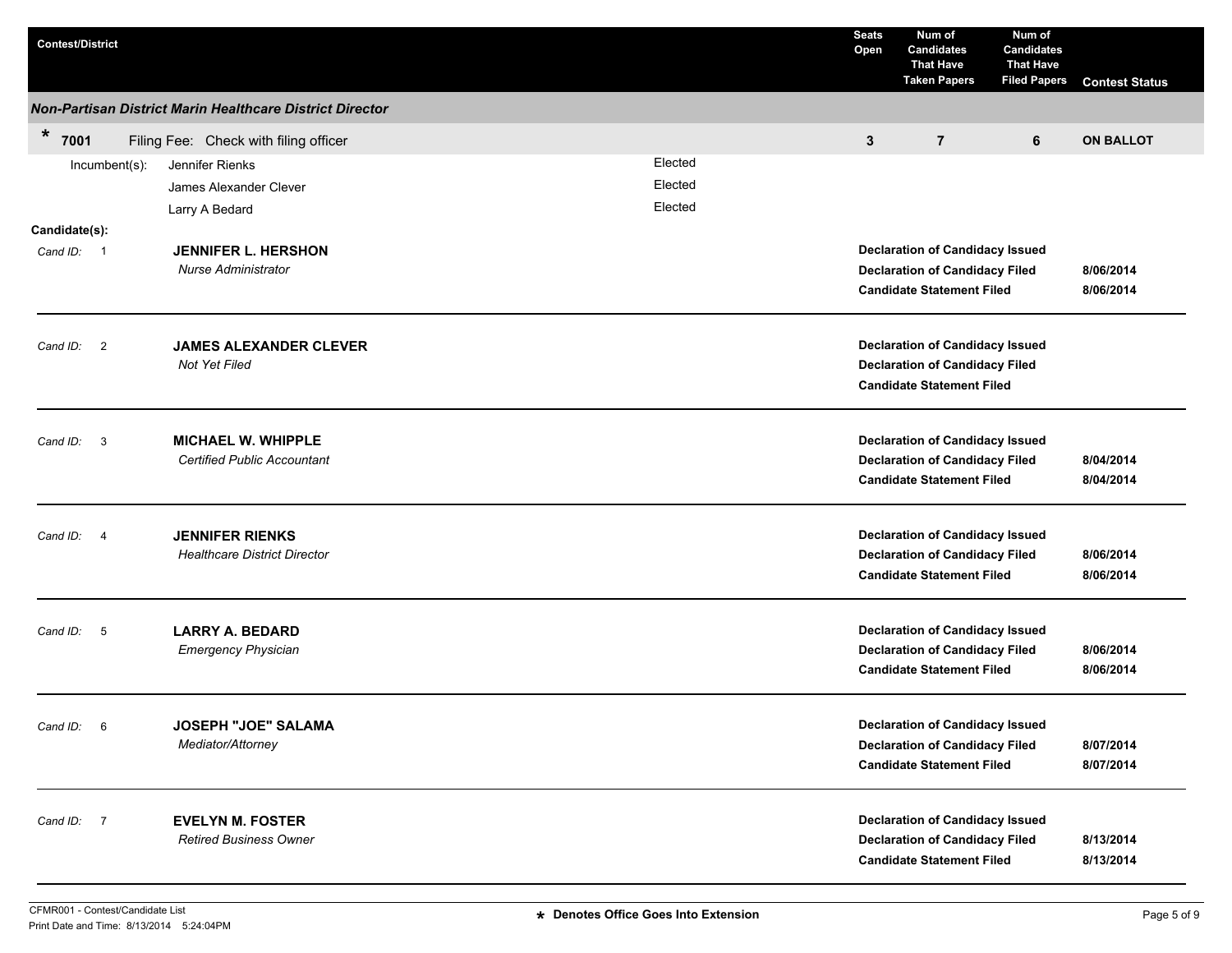| <b>Contest/District</b>    |                                                                        |         | <b>Seats</b><br>Open                                                      | Num of<br><b>Candidates</b><br><b>That Have</b><br><b>Taken Papers</b>                                              | Num of<br><b>Candidates</b><br><b>That Have</b><br><b>Filed Papers</b> | <b>Contest Status</b>  |
|----------------------------|------------------------------------------------------------------------|---------|---------------------------------------------------------------------------|---------------------------------------------------------------------------------------------------------------------|------------------------------------------------------------------------|------------------------|
|                            | <b>Non-Partisan District Mesa Park Director</b>                        |         |                                                                           |                                                                                                                     |                                                                        |                        |
| 7430                       | Filing Fee: Check with filing officer                                  |         | $\mathbf{3}$                                                              | $\mathbf{3}$                                                                                                        | 3                                                                      | <b>NOT ON BALLOT</b>   |
| Incumbent(s):              | Jane Lockwood Mickelson                                                | Elected |                                                                           |                                                                                                                     |                                                                        |                        |
|                            | No Office Holder                                                       | Vacated |                                                                           |                                                                                                                     |                                                                        |                        |
|                            | Charles Mingus Whitefield                                              | Elected |                                                                           |                                                                                                                     |                                                                        |                        |
| Candidate(s):              |                                                                        |         |                                                                           |                                                                                                                     |                                                                        |                        |
| Cand ID: 1                 | <b>ANGIE CALPESTRI</b>                                                 |         |                                                                           | <b>Declaration of Candidacy Issued</b>                                                                              |                                                                        |                        |
|                            | <b>Ballot Designation Not Submitted</b>                                |         | <b>Declaration of Candidacy Filed</b><br><b>Candidate Statement Filed</b> |                                                                                                                     |                                                                        | 7/18/2014              |
| $\overline{2}$<br>Cand ID: | <b>CHARLES MINGUS WHITEFIELD</b>                                       |         |                                                                           | <b>Declaration of Candidacy Issued</b>                                                                              |                                                                        |                        |
|                            | <b>Ballot Designation Not Submitted</b>                                |         |                                                                           | <b>Declaration of Candidacy Filed</b><br><b>Candidate Statement Filed</b>                                           |                                                                        | 7/28/2014              |
| 3<br>Cand ID:              | <b>R. VICTORIA MAIER</b><br>Pre-School Teacher/Mother                  |         |                                                                           | <b>Declaration of Candidacy Issued</b><br><b>Declaration of Candidacy Filed</b><br><b>Candidate Statement Filed</b> |                                                                        | 7/30/2014              |
|                            | <b>Non-Partisan District Strawberry Recreation District Director</b>   |         |                                                                           |                                                                                                                     |                                                                        |                        |
| $\star$<br>7460            | Filing Fee: Check with filing officer                                  |         | $\mathbf{3}$                                                              | $\mathbf{3}$                                                                                                        | $\mathbf{3}$                                                           | <b>NOT ON BALLOT</b>   |
| $Incumbent(s)$ :           | Peter Barclay Teese                                                    | Elected |                                                                           |                                                                                                                     |                                                                        |                        |
|                            | Jennifer Marie Klopfer                                                 | Elected |                                                                           |                                                                                                                     |                                                                        |                        |
|                            | Jeffrey Lovell Francis                                                 | Elected |                                                                           |                                                                                                                     |                                                                        |                        |
| Candidate(s):              |                                                                        |         |                                                                           |                                                                                                                     |                                                                        |                        |
| Cand ID: 1                 | <b>JEFF L. FRANCIS</b>                                                 |         |                                                                           | <b>Declaration of Candidacy Issued</b>                                                                              |                                                                        |                        |
|                            | Incumbent                                                              |         |                                                                           | <b>Declaration of Candidacy Filed</b><br><b>Candidate Statement Filed</b>                                           |                                                                        | 7/16/2014<br>7/16/2014 |
| $\overline{2}$<br>Cand ID: | <b>SYLVIA LACOCK MARINO</b><br><b>Ballot Designation Not Submitted</b> |         |                                                                           | <b>Declaration of Candidacy Issued</b><br><b>Declaration of Candidacy Filed</b><br><b>Candidate Statement Filed</b> |                                                                        | 8/07/2014              |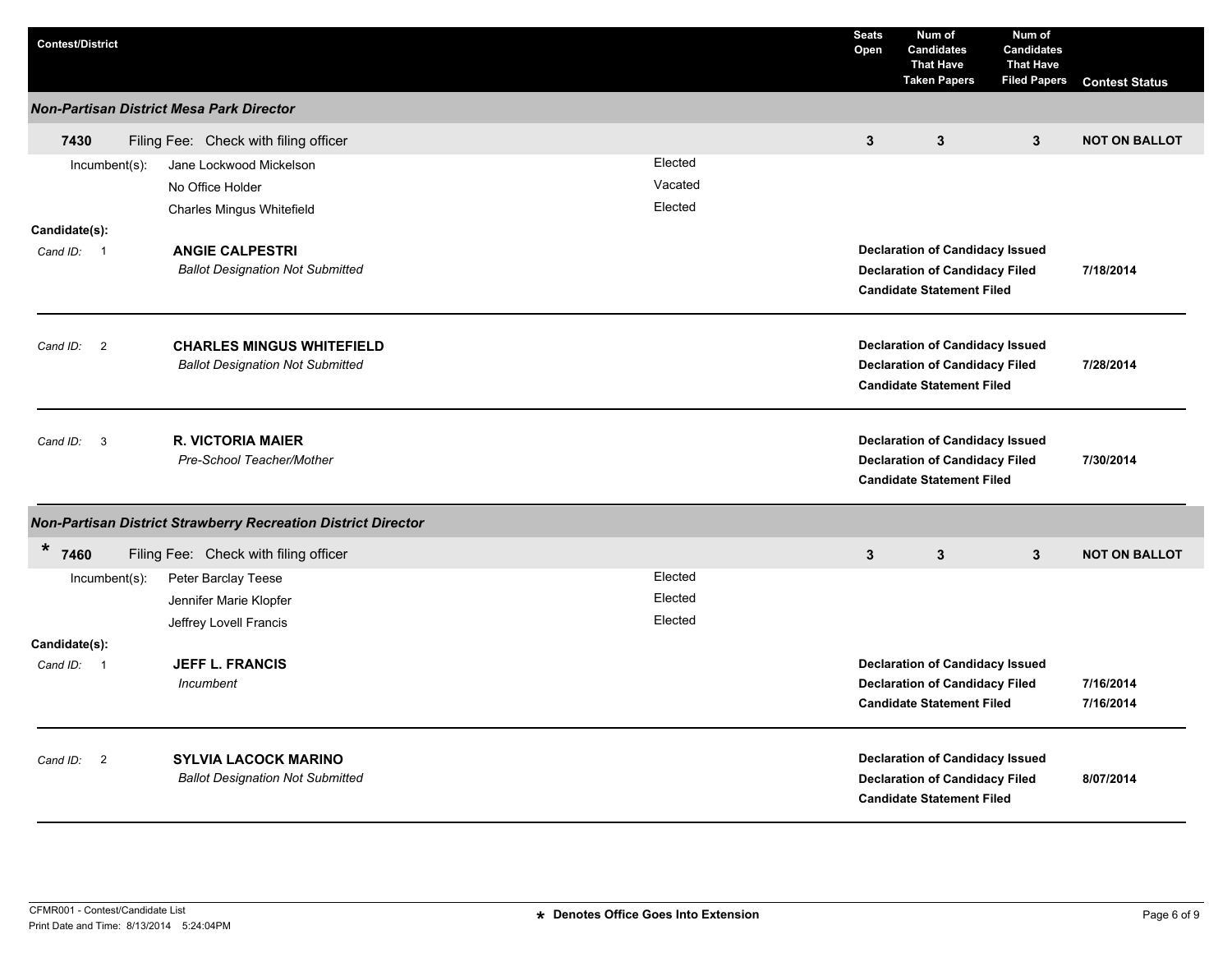| <b>Contest/District</b>                                                      |                      | <b>Seats</b><br>Open | Num of<br><b>Candidates</b><br><b>That Have</b><br><b>Taken Papers</b>                                              | Num of<br><b>Candidates</b><br><b>That Have</b><br><b>Filed Papers</b> | <b>Contest Status</b>  |
|------------------------------------------------------------------------------|----------------------|----------------------|---------------------------------------------------------------------------------------------------------------------|------------------------------------------------------------------------|------------------------|
| Non-Partisan District Strawberry Recreation District Director                |                      |                      |                                                                                                                     |                                                                        |                        |
| Filing Fee: Check with filing officer<br>7460                                |                      | $\mathbf{3}$         | $\mathbf{3}$                                                                                                        | $3^{\circ}$                                                            | <b>NOT ON BALLOT</b>   |
| PETER BARCLAY TEESE<br>Cand ID: 3<br><b>Ballot Designation Not Submitted</b> |                      |                      | <b>Declaration of Candidacy Issued</b><br><b>Declaration of Candidacy Filed</b><br><b>Candidate Statement Filed</b> |                                                                        | 8/08/2014              |
| Non-Partisan District Marin Resource Conservation District Director          |                      |                      |                                                                                                                     |                                                                        |                        |
| 7801<br>Filing Fee: Check with filing officer                                |                      | $\overline{2}$       | $\overline{2}$                                                                                                      | $\mathbf{2}$                                                           | <b>NOT ON BALLOT</b>   |
| Incumbent(s):<br>Robert Waldo Giacomini<br>Sally Gale                        | Elected<br>Elected   |                      |                                                                                                                     |                                                                        |                        |
| Candidate(s):                                                                |                      |                      |                                                                                                                     |                                                                        |                        |
| <b>SALLY GALE</b><br>Cand ID: 1<br>Incumbent                                 |                      |                      | <b>Declaration of Candidacy Issued</b><br><b>Declaration of Candidacy Filed</b><br><b>Candidate Statement Filed</b> |                                                                        | 8/06/2014              |
| <b>ROBERT W. GIACOMINI</b><br>Cand ID: 2<br>Incumbent                        |                      |                      | <b>Declaration of Candidacy Issued</b><br><b>Declaration of Candidacy Filed</b><br><b>Candidate Statement Filed</b> |                                                                        | 8/07/2014              |
| Non-Partisan District Marin Municipal Water District Director Division 1     |                      |                      |                                                                                                                     |                                                                        |                        |
| 8601<br>Filing Fee: Check with filing officer                                |                      | $\mathbf{1}$         | $\mathbf{1}$                                                                                                        | $\mathbf{1}$                                                           | <b>NOT ON BALLOT</b>   |
| John Collins Gibson<br>$Incumbent(s)$ :<br>Candidate(s):                     | Elected              |                      |                                                                                                                     |                                                                        |                        |
| <b>JACK GIBSON</b><br>Cand ID: 1<br><b>MMWD Board Member</b>                 |                      |                      | <b>Declaration of Candidacy Issued</b><br><b>Declaration of Candidacy Filed</b><br><b>Candidate Statement Filed</b> |                                                                        | 7/28/2014<br>7/28/2014 |
| Non-Partisan District Marin Municipal Water District Director Division 3     |                      |                      |                                                                                                                     |                                                                        |                        |
| $\ast$<br>8603<br>Filing Fee: Check with filing officer                      |                      | $\mathbf{1}$         | 3                                                                                                                   | $\overline{2}$                                                         | <b>ON BALLOT</b>       |
| Liza J W Crosse<br>$Incumbent(s)$ :                                          | Appointed to Vacancy |                      |                                                                                                                     |                                                                        |                        |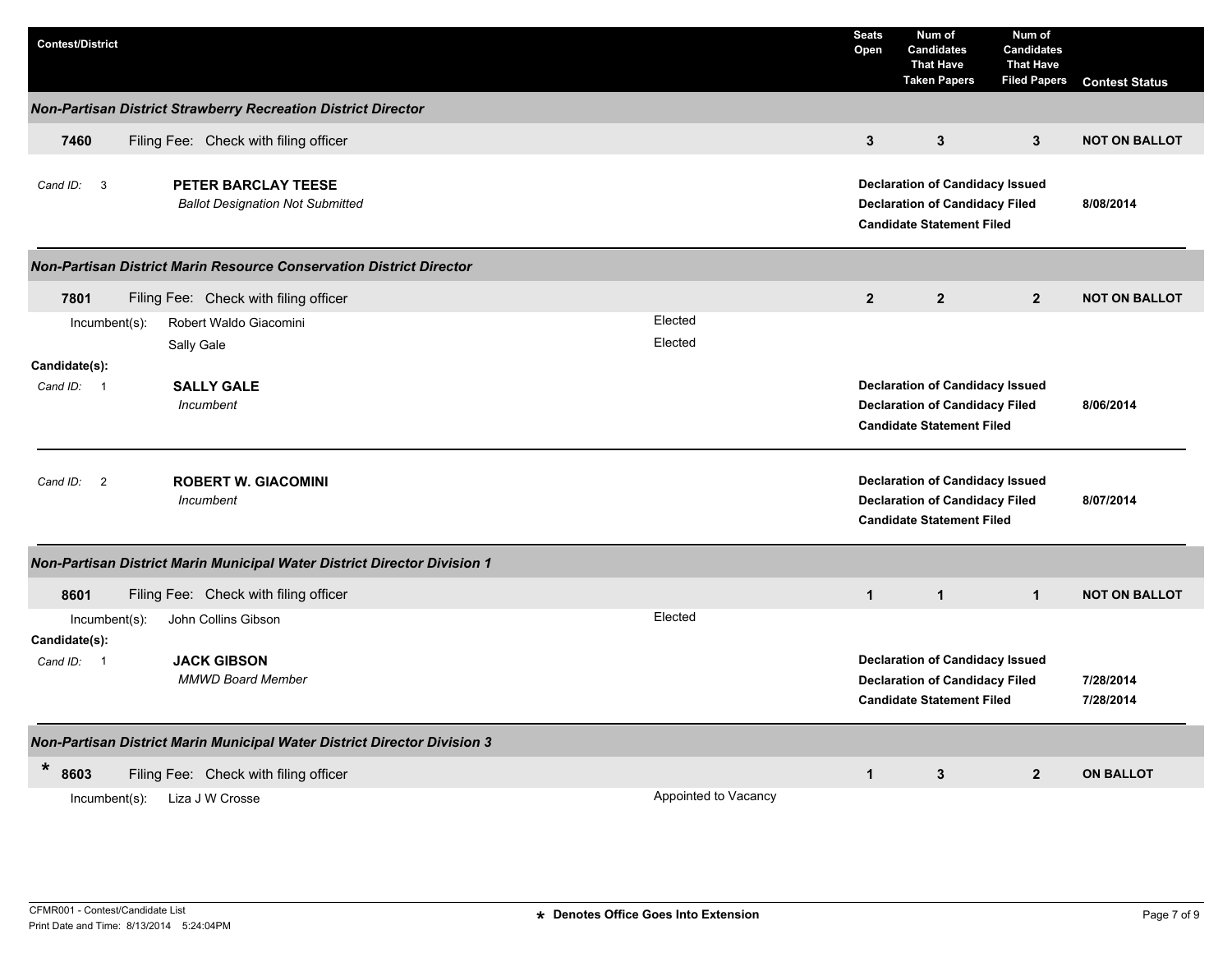| <b>Contest/District</b>           |                                                                          |                    | <b>Seats</b><br>Open | Num of<br><b>Candidates</b><br><b>That Have</b><br><b>Taken Papers</b>                                              | Num of<br><b>Candidates</b><br><b>That Have</b><br><b>Filed Papers</b> | <b>Contest Status</b>  |  |
|-----------------------------------|--------------------------------------------------------------------------|--------------------|----------------------|---------------------------------------------------------------------------------------------------------------------|------------------------------------------------------------------------|------------------------|--|
|                                   | Non-Partisan District Marin Municipal Water District Director Division 3 |                    |                      |                                                                                                                     |                                                                        |                        |  |
| 8603                              | Filing Fee: Check with filing officer                                    |                    | $\mathbf{1}$         | $\mathbf{3}$                                                                                                        | 2 <sup>2</sup>                                                         | <b>ON BALLOT</b>       |  |
| Candidate(s):<br>Cand ID: 1       | <b>LIZA CROSSE</b><br>Appointed Incumbent                                |                    |                      | <b>Declaration of Candidacy Issued</b><br><b>Declaration of Candidacy Filed</b><br><b>Candidate Statement Filed</b> |                                                                        | 8/05/2014<br>8/05/2014 |  |
| $\overline{2}$<br>Cand ID:        | <b>ERIC RICHARD MOREY</b><br><b>Not Yet Filed</b>                        |                    |                      | <b>Declaration of Candidacy Issued</b><br><b>Declaration of Candidacy Filed</b><br><b>Candidate Statement Filed</b> |                                                                        |                        |  |
| Cand ID: 3                        | <b>LARRY BRAGMAN</b><br><b>Fairfax Councilmember</b>                     |                    |                      | <b>Declaration of Candidacy Issued</b><br><b>Declaration of Candidacy Filed</b><br><b>Candidate Statement Filed</b> |                                                                        | 8/08/2014<br>8/08/2014 |  |
|                                   | Non-Partisan District Marin Municipal Water District Director Division 4 |                    |                      |                                                                                                                     |                                                                        |                        |  |
| 8604                              | Filing Fee: Check with filing officer                                    |                    | $\mathbf{1}$         | $\mathbf{1}$                                                                                                        | $\mathbf{1}$                                                           | <b>NOT ON BALLOT</b>   |  |
| $Incumbent(s)$ :<br>Candidate(s): | Cynthia L Koehler                                                        | Elected            |                      |                                                                                                                     |                                                                        |                        |  |
| Cand ID: 1                        | <b>CYNTHIA KOEHLER</b><br><b>MMWD Board Member</b>                       |                    |                      | <b>Declaration of Candidacy Issued</b><br><b>Declaration of Candidacy Filed</b><br><b>Candidate Statement Filed</b> |                                                                        |                        |  |
|                                   | Non-Partisan District Stinson Beach County Water District Director       |                    |                      |                                                                                                                     |                                                                        |                        |  |
| $\ast$<br>8741                    | Filing Fee: Check with filing officer                                    |                    | $\mathbf{2}$         | 2 <sup>2</sup>                                                                                                      | 2 <sup>2</sup>                                                         | <b>NOT ON BALLOT</b>   |  |
| $Incumbent(s)$ :                  | James M Zell<br>Lawrence A Baskin                                        | Elected<br>Elected |                      |                                                                                                                     |                                                                        |                        |  |
| Candidate(s):<br>Cand ID: 1       | <b>JIM ZELL</b><br>Incumbent                                             |                    |                      | <b>Declaration of Candidacy Issued</b><br><b>Declaration of Candidacy Filed</b><br><b>Candidate Statement Filed</b> |                                                                        | 7/18/2014              |  |